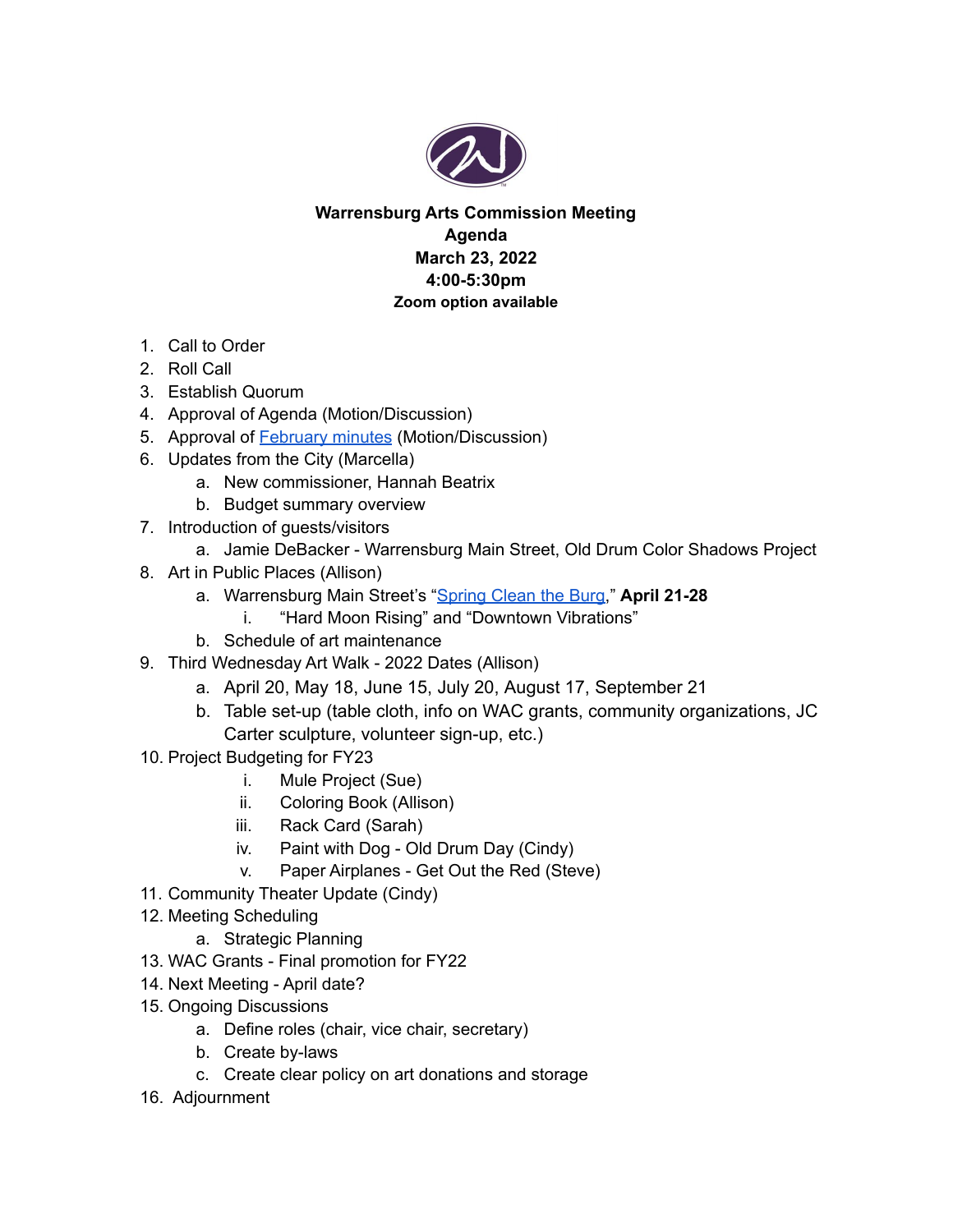Arts Commission February 23, 2022 Community Development Conference Room City Hall Meeting Minutes

#### **Meeting Attendees**

- Voting Members: Sue Kraus, Allison Robbins, Sarah Chamberlin (on phone), Steve Carter
- Absent: Jay Lindhart, Amanda Saleh, Cindy Bechtol
- Ex-Officio: Marcella McCoy
- Guests: Madison Day and her grandfather Jerry

#### **Call to Order, Roll Call, Establish Quorum**

● Meeting called to order at 4:09 p.m. Roll call was taken, and a quorum was established.

#### **Approval of Agenda (Motion/Discussion)**

● Sue moved to approve the agenda, Steve seconded, and the motion carried unanimously.

#### **Approval of Minutes (Motion/Discussion)**

● Sue moved to approve the minutes from the January meeting, Sarah seconded, and the motion carried unanimously.

#### **Introduction of guests/visitors**

● Madison Day, an Art Major at State Fair College, attended the meeting to observe and ask questions for one of her classes. She was joined by her grandfather.

#### **Tablecloth Purchase**

**●** Sue brought the Arts Commission tablecloth ordered and purchased after the last meeting. Marcella will keep the tablecloth on city property, and commissioners will need to plan ahead in order to use it at events this spring and summer.

#### **Updates from the City**

- The Commission welcomed Steve Carter as a commissioner. Allison asked that he send her a photo, so that his appointment could be announced on the Arts Commission Facebook page.
- Marcella noted that the city is currently working on the audit, which includes organizing the timeline for the budget cover. The participants and photos will be selected by May, with the Arts Commission taking part as needed.
- Marcella reminded the Commission that their budget request would be due by May, and she is happy to include a current budget report at subsequent meetings. Allison noted that a budget update would be useful for the March and April meetings, as the Commission finalizes their budget request for FY23.

#### **WAC Grants**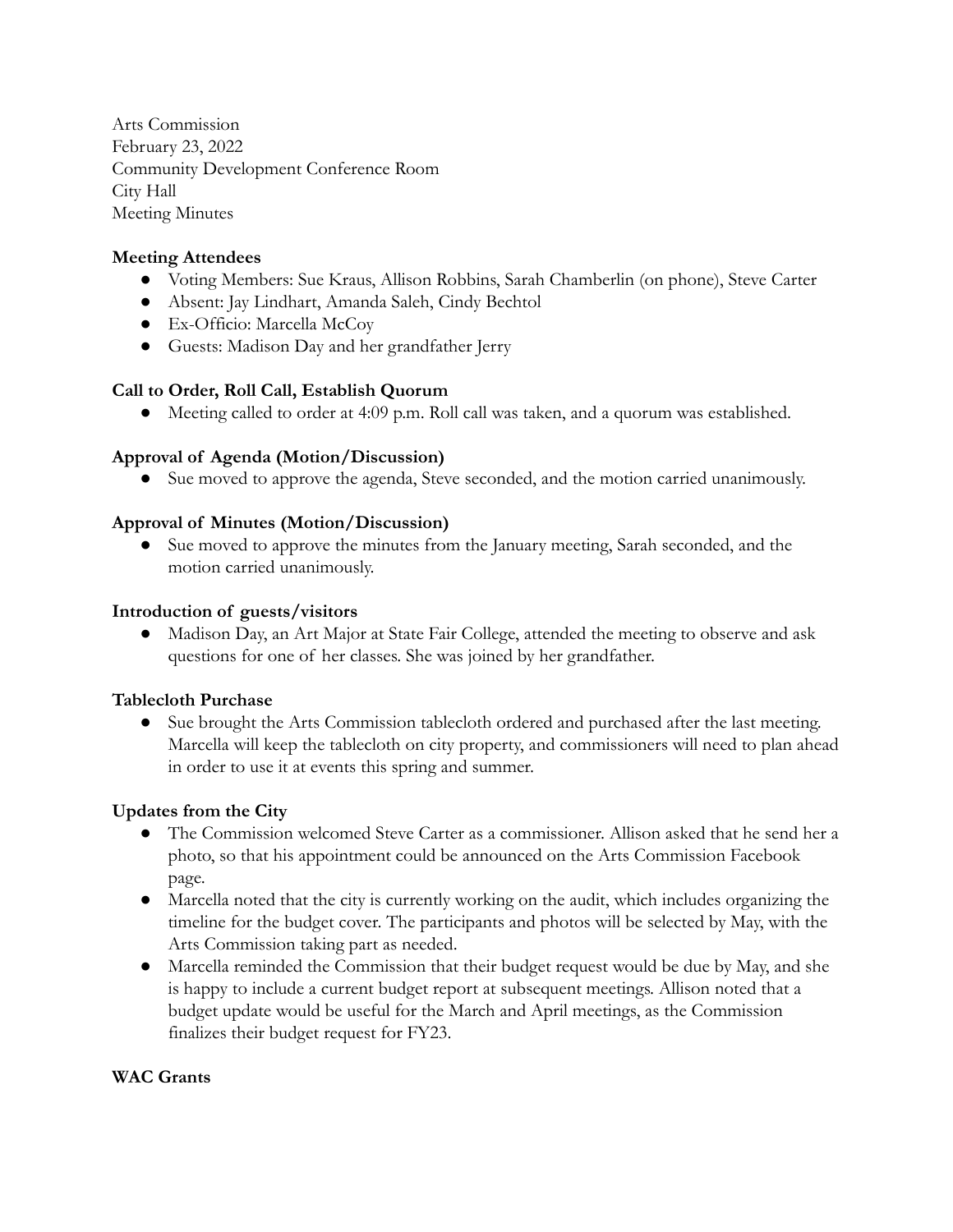- Sarah has completed the branding for the grant applications and guidelines. The Commission will look at those materials at the next meeting. In the meantime, Allison will work with Marcella to upload the new documents. Community members can still submit grants using the old forms until the new documents are on the website.
- Allison asked Marcella about the city process regarding the awarding of Arts Commission grants, as at the last City Council meeting, the grant awarded to Alex Smith was discussed. Marcella explained that it was a simple resolution aimed at increasing transparency and communication between the Council and the Commission.

#### **Art in Public Places**

Allison distributed a list of possible public art projects, drawing from the Commission's previous discussions, ideas gathered from Warrensburg citizens, and past projects considered by other Commissioners. The Commission brainstormed projects for FY23, with the goal of having those projects in place by the budget request submission in May. The projects that received the most conversation included:

- *● Mule Project*: Sue described seeing a new art installation near the Old Glory gas station, which features a metal silhouette of a dog. She will talk to the person who purchased and/or made the art to see if a mule silhouette would be possible. Allison suggested that, if reasonably priced, the Commission might seek installing 50 mules around town, given the recent Guinness Book of World Record activity. Sarah noted that this kind of project could**not** be marketed with the Guinness name, given the contracts that the organization requires.
- *● Grain Elevator*: Allison noted that she had contact information for the owner and manager of the grain elevator in town. The Commission briefly discussed possible projects with the building (a mule train mural). They agreed to reach out to Jeff Imboden to see if he had any information on past ideas for that building. Any project would, of course, need to be proposed to and approved by the owner of the building.
- *● Flower Boxes and Stain Glass Project*: Steve described his ideas for adding more installations to the flower box and bed project near UMB Bank downtown, near the railroad tracks. His current project includes adding flowers and stain-glass pieces to the existing boxes. He proposed adding more height to the project with additional pieces that created a "fence" of sorts. Stain-glass panels could include a sunflower or bumblebee; the installations could be moved and also swapped out for seasonal designs. Later, the Commission noted that stain*-*glass installations might also be installed in other pathways around town, like at Lion's Lake. Sue recommended that the master gardeners organization be contacted for help with the flowers.
- *● Dancer Mobile*: Steve described his idea for a 2- to 5-foot mobile made of silver wire installed on a welded frame. The idea would be to create a piece of art that moves, simulating a dancer.
- *● Art Crawl*: Sarah proposed an art crawl event that involved many pieces of public art in Warrensburg. This event could be used to promote existing art and any new projects developed by the Commission.
- *● Paper Airplanes*: Steve proposed an event in which people in Warrensburg were invited to decorate and design large paper airplanes, using some existing paper that he has access to. Prizes for best designs could be awarded. The Aviation Department at UCM could be invited to participate.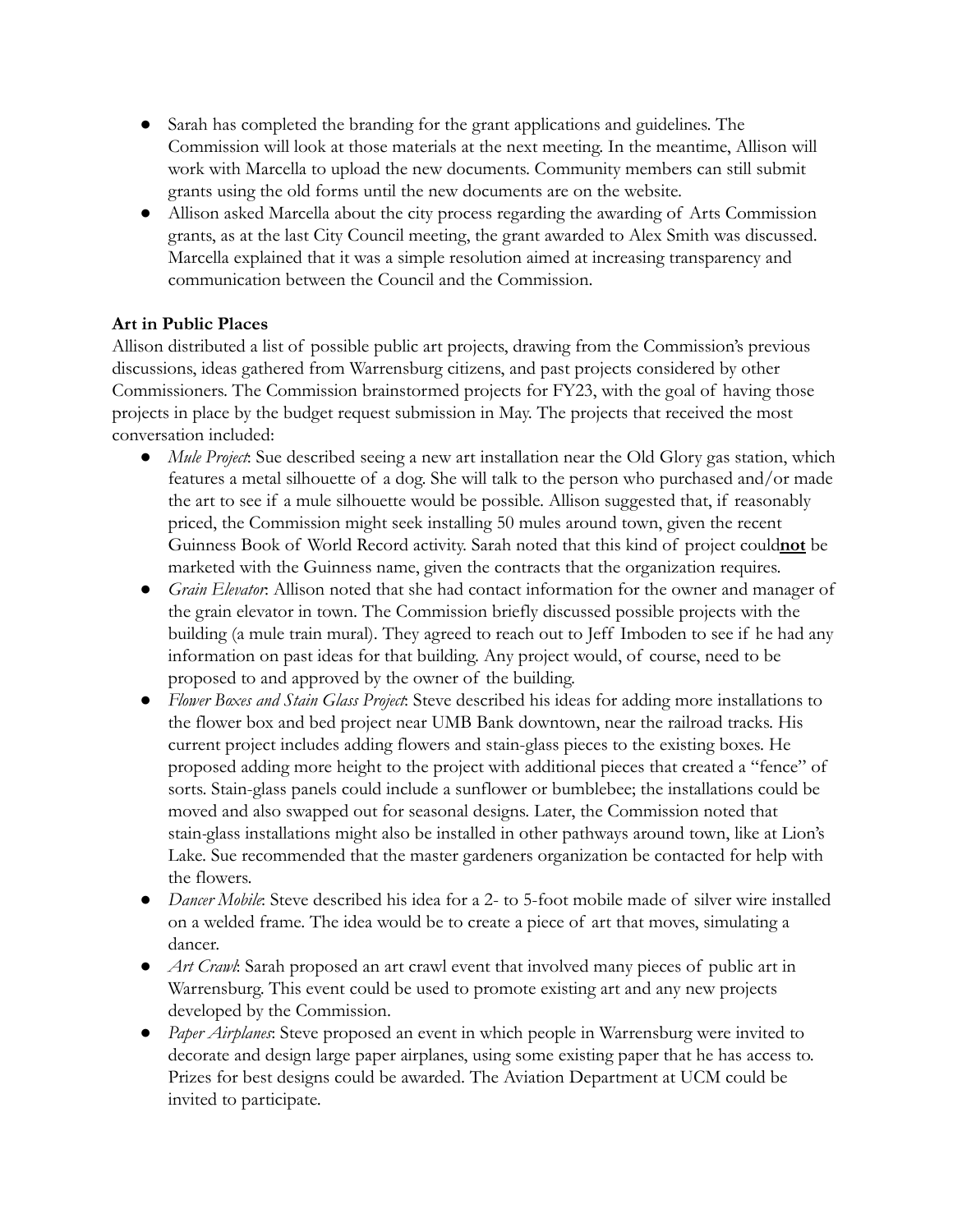*● Rack Card*: Sarah proposed working on the rack card idea, originally proposed by Christian Cutler, as it would offer the Commission a chance to promote existing art in Warrensburg.

#### **Maintenance of current Art in Public Places**

- Allison gave a short overview of the existing public art works in the City that the Commission has some role in maintaining. The information she presented is a summary gathered by past commissioners. Warrensburg Parks and Recreation is currently listed as maintaining several sculptures around town, but it is not clear if that is happening.
- Marcella noted that there is a new maintenance employee starting at Parks and Rec on Monday. She suggested talking with him once he has settled into the new job.
- In the meantime, Allison suggested looking at the two public art projects that are **not** listed as linked to Parks and Rec: the Downtown Vibrations concrete project on Pine Street and the Hard Moon Rising sculpture in front of City Hall. She suggested focusing on these two works for Warrensburg Main Street's "Clean the Burg" week, which takes place April 21-28.

#### **Third Wednesday Art Walks**

● Warrensburg Main Street is currently encouraging sign-ups for the Art Walks beginning in April. Allison asked Commissioners to check their calendars for the listed dates: April 20, May 18, June 15, July 20, August 17, and September 21. At the next meeting, commissioners can volunteer to work the Arts Commission table on the days they are available, and Allison will register the Commission for those dates.

#### **Next Meeting – March date**

• Commission members agreed on March 23, 4:00-5:00pm, for the next meeting. In-person attendees will meet in the CD Conference Room at City Hall. A Zoom option will also be available.

#### **Adjournment**

● Meeting was adjourned at 5:15 p.m.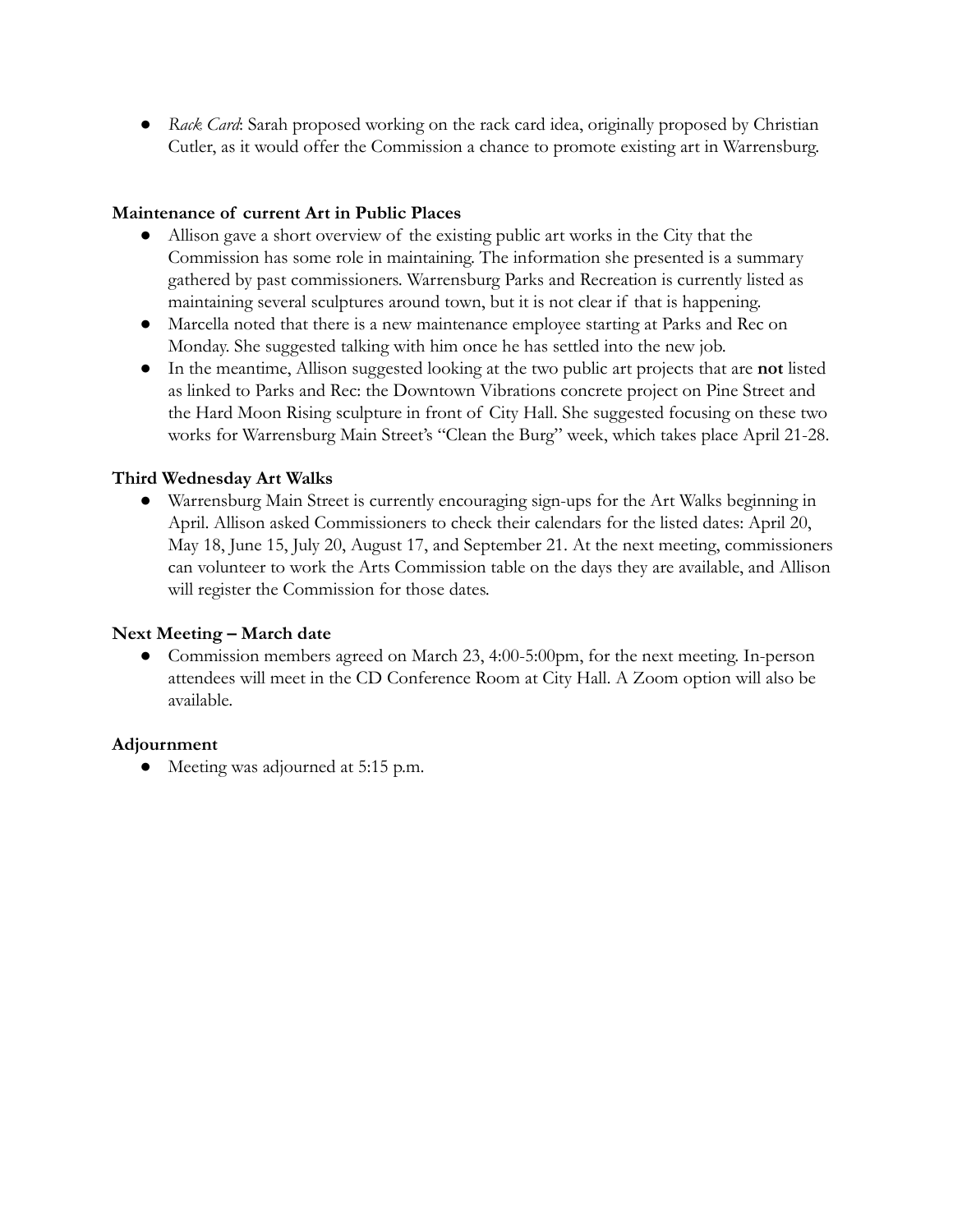

#### **Re: Art Projects**

**Jamie DeBacker** <events@warrensburgmainstreet.org> Wed, Mar 9, 2022 at 10:59 AM To: Warrensburg Arts <warrensburgartscommission@gmail.com> Cc: Jill Purvis <director@warrensburgmainstreet.org>

Allison,

Please see the proposed project asking to be discussed and approved through the Arts Commission at your next meeting:

Warrensburg Main Street, RISE Community Services and Sterling Elementary are working together to add Dog Art to The Alley and in front of the courthouse on Holden Street. We are partnering with one 4th grade class from Sterling to put their creativity on 20 outlines of Dogs RISE and Warrensburg Main Street. RISE will be cutting a vinyl outline of Old Drum dogs (21'' each) in different positions which will be placed on wooden squares (23''X 23'') for the students to paint and decorate. Once the students have completed their artwork at RISE the artwork will be sealed and the RISE workers will then install 3 panels on each fence (8ft x 6ft) panel. 10 of the Dog Art projects are to be placed on fencing by the stairs of The Alley, the remainder will be placed on the private fencing on the corner of Holden & Market owned by Gelbach Law. The total time for the installation will take about a week for both locations. Warrensburg Main Street will have a contract for both locations for upkeep for 5 years and after 5 years, the project will be looked at to extend the contract or replace the artwork. This art project brings youth and differently-abled adults together to create more color and art in Downtown Warrensburg. The logos of Warrensburg Main Street, RISE and Sterling will be placed on some of the panels to show the collaboration of the project.

Please see the attached examples of the proposed project. Once each panel is complete the placement may change to make the most appealing design but the general layout and design will be followed.

Please let me know if you have any questions.

On Sat, Feb 26, 2022 at 8:36 AM Warrensburg Arts [<warrensburgartscommission@gmail.com](mailto:warrensburgartscommission@gmail.com)> wrote: [Quoted text hidden]

-- **Jamie DeBacker** Assistant Director Warrensburg Main Street, Inc. [125C N. Holden St](https://www.google.com/maps/search/125C+N.+Holden+St?entry=gmail&source=g). (660) 429-3988



**3 attachments**

**Old Drum Color Shadows.png** 2642K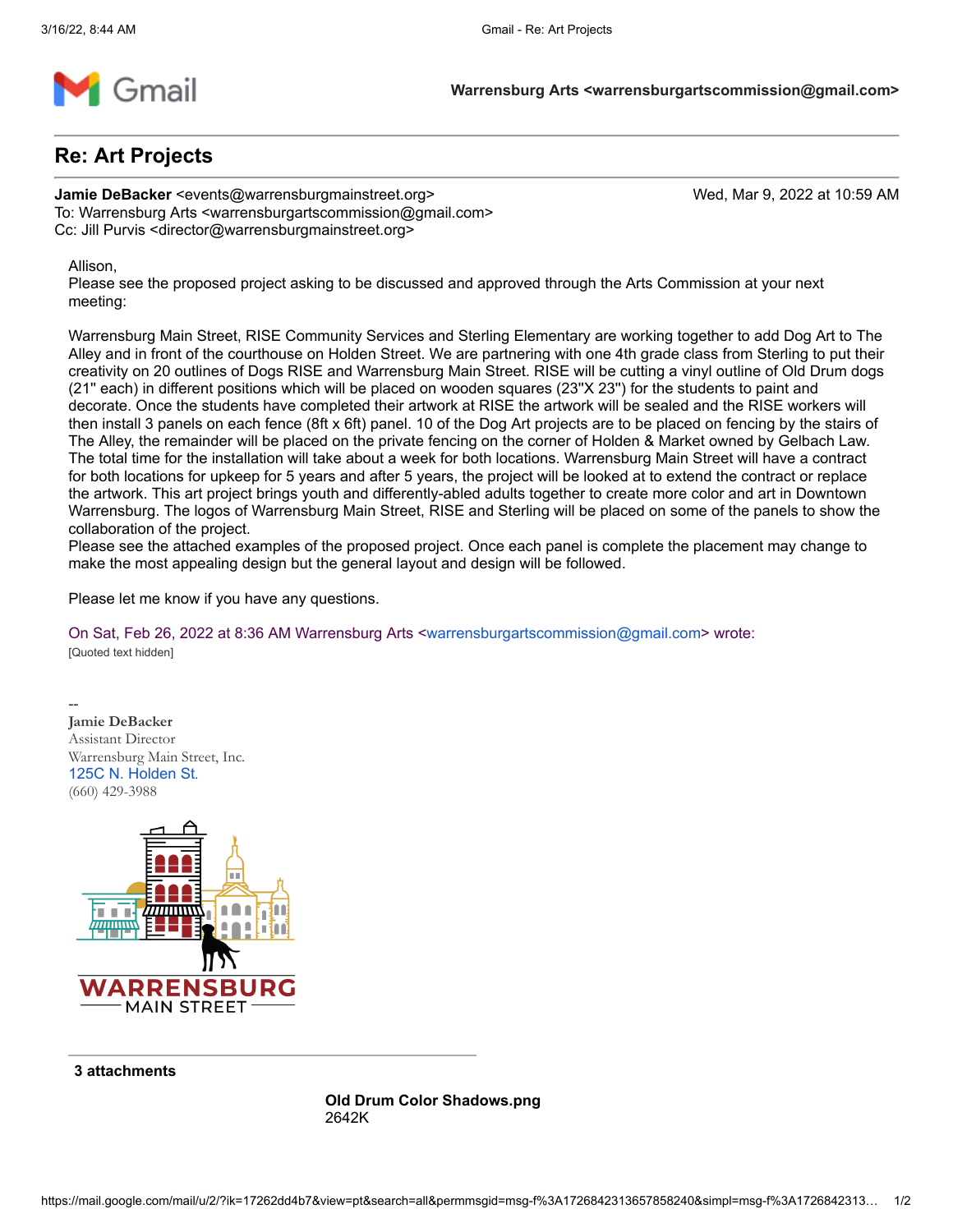3/16/22, 8:44 AM Gmail - Re: Art Projects





**Old Drum Color Shadows (1).png** 2583K



**Old Drum Color Shadows (2).png** 3243K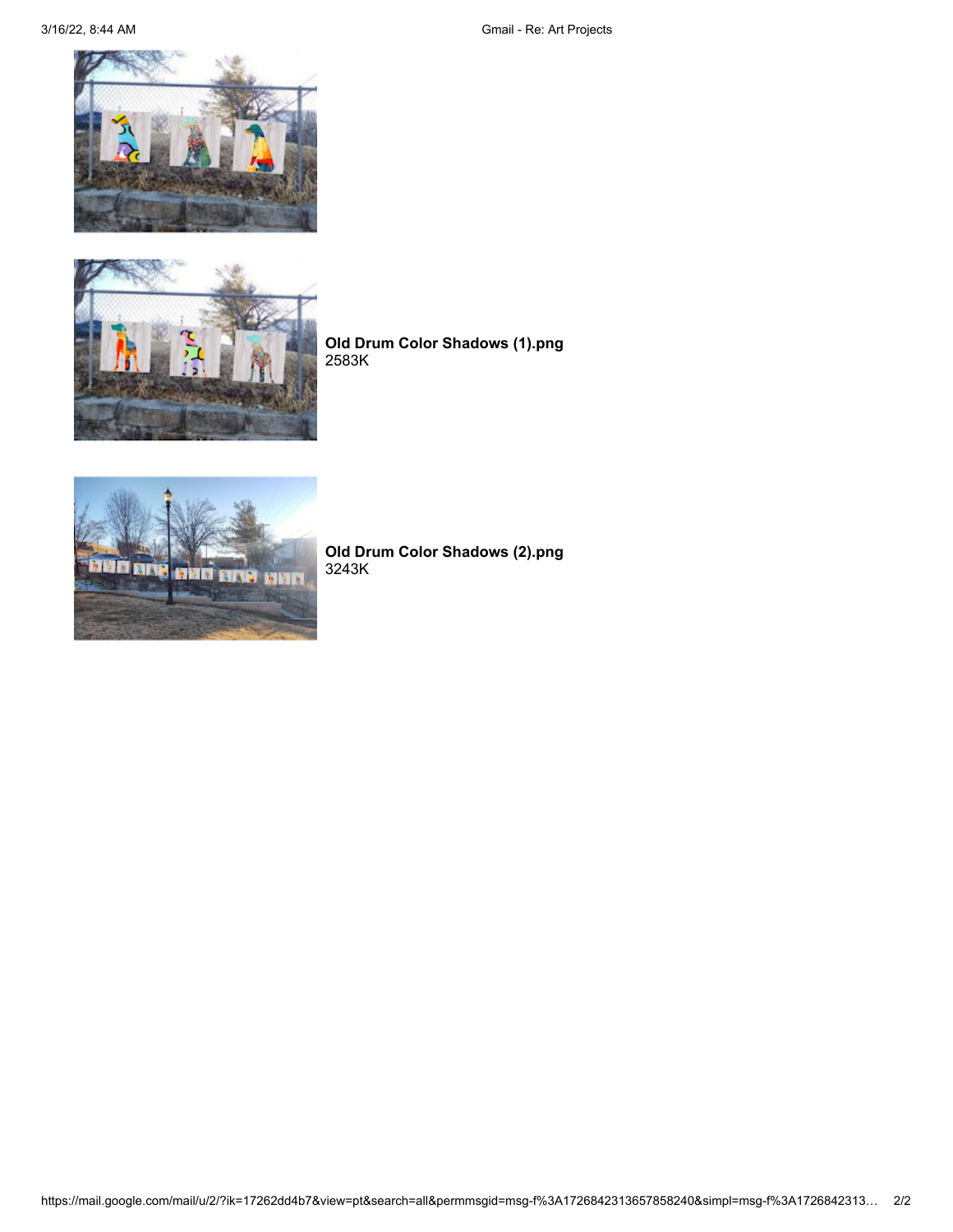

# **Balance Sheet**<br>Account Summary As Of 02/28/2022

| <b>Account</b>                      | Name                                                     | <b>Balance</b> |           |
|-------------------------------------|----------------------------------------------------------|----------------|-----------|
| Fund: 820 - ARTS COMMISSION         |                                                          |                |           |
| <b>Assets</b>                       |                                                          |                |           |
| 820-11102                           | CASH                                                     | 19,227.24      |           |
| 820-11104                           | <b>CASH - INVESTMENTS</b>                                | 0.00           |           |
| 820-11106                           | CASH - INVESTMENT HOLDING ACCT                           | 0.00           |           |
| 820-11301                           | <b>INTEREST RECEIVABLE</b>                               | 0.00           |           |
| 820-12201                           | <b>CERTIFICATES OF DEPOSITS</b>                          | 0.00           |           |
|                                     | <b>Total Assets:</b>                                     | 19,227.24      | 19,227.24 |
| Liability                           |                                                          |                |           |
| 820-21101                           | <b>ACCOUNTS PAYABLE</b>                                  | 250.00         |           |
|                                     | <b>Total Liability:</b>                                  | 250.00         |           |
| <b>Equity</b>                       |                                                          |                |           |
| 820-31101                           | <b>FUND BALANCE</b>                                      | 19,194.45      |           |
| 820-32101                           | <b>ENCUMBRANCE CONTROL</b>                               | 0.00           |           |
| 820-32102                           | <b>RESERVE FOR ENCUMBRANCE</b>                           | 0.00           |           |
| 820-32201                           | PRIOR YEAR ENCUMBRANCE CONTROL                           | 0.00           |           |
| 820-32202                           | PRIOR YEAR RES FOR ENCUMBRANCE                           | 0.00           |           |
|                                     | <b>Total Beginning Equity:</b>                           | 19,194.45      |           |
| <b>Total Revenue</b>                |                                                          | 49.75          |           |
| <b>Total Expense</b>                |                                                          | 266.96         |           |
| <b>Revenues Over/Under Expenses</b> |                                                          | $-217.21$      |           |
|                                     | <b>Total Equity and Current Surplus (Deficit):</b>       | 18,977.24      |           |
|                                     | Total Liabilities, Equity and Current Surplus (Deficit): |                | 19,227.24 |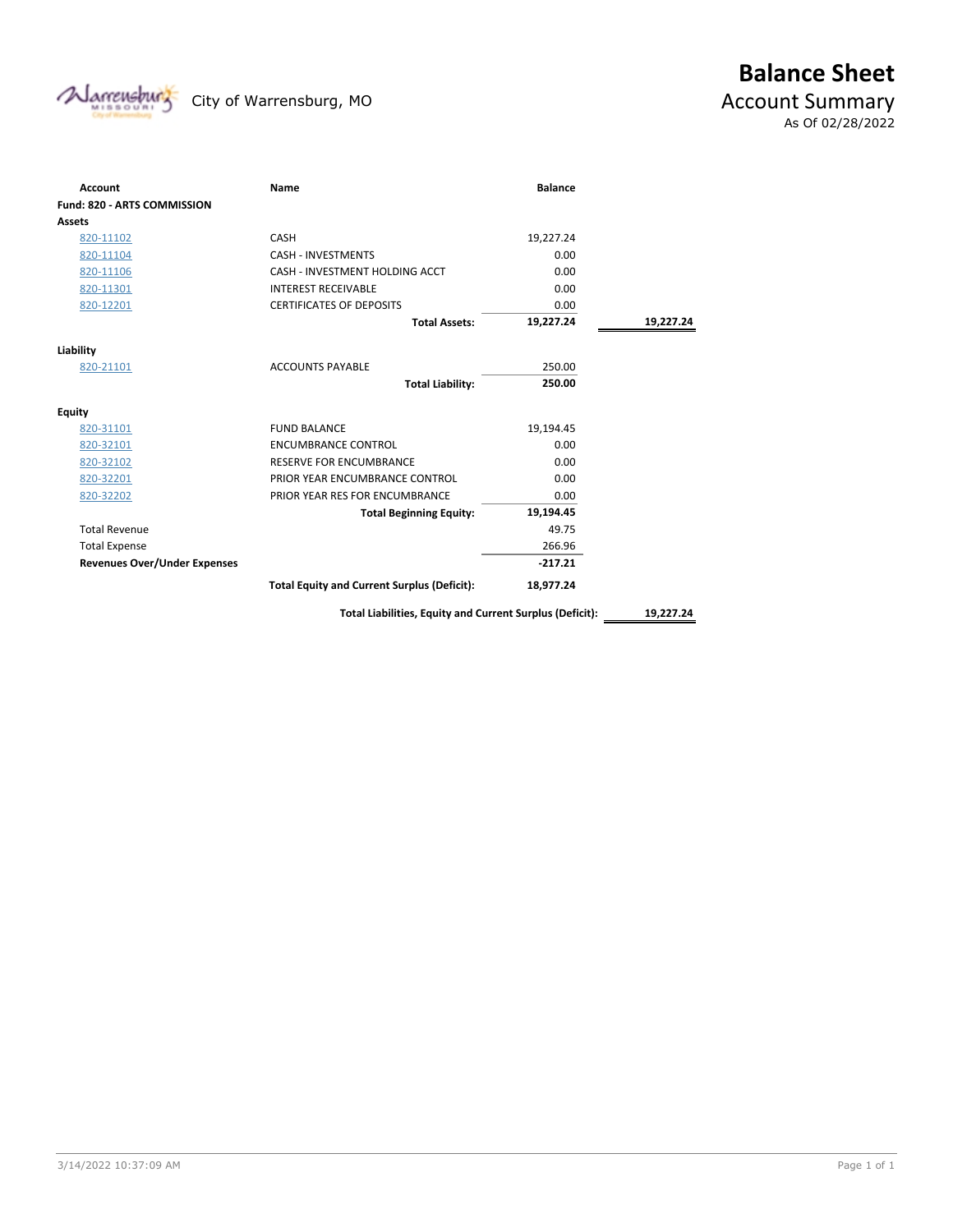

## **Budget Report**

For Fiscal: 2021-2022 Period Ending: 02/28/2022

|                                    |                                                | Original<br><b>Total Budget</b> | Current<br><b>Total Budget</b> | Period<br><b>Activity</b> | <b>Fiscal</b><br><b>Activity</b> | Variance<br>Favorable<br>(Unfavorable) | Percent<br>Remaining |
|------------------------------------|------------------------------------------------|---------------------------------|--------------------------------|---------------------------|----------------------------------|----------------------------------------|----------------------|
| <b>Fund: 820 - ARTS COMMISSION</b> |                                                |                                 |                                |                           |                                  |                                        |                      |
| Revenue                            |                                                |                                 |                                |                           |                                  |                                        |                      |
| 820-55105                          | <b>ADMISSION</b>                               | 1,000.00                        | 1,000.00                       | 0.00                      | 0.00                             | $-1,000.00$                            | 100.00%              |
| 820-57105                          | <b>INTEREST ON DEPOSITS</b>                    | 0.00                            | 0.00                           | 0.00                      | 49.75                            | 49.75                                  | 0.00%                |
| 820-59110                          | <b>DONATIONS</b>                               | 500.00                          | 500.00                         | 0.00                      | 0.00                             | $-500.00$                              | 100.00%              |
|                                    | <b>Revenue Total:</b>                          | 1,500.00                        | 1,500.00                       | 0.00                      | 49.75                            | $-1,450.25$                            | 96.68%               |
| <b>Expense</b>                     |                                                |                                 |                                |                           |                                  |                                        |                      |
| 820-611-4107                       | <b>MAINTENANCE &amp; REPAIR SUPPLIES</b>       | 1,000.00                        | 1,000.00                       | 0.00                      | 0.00                             | 1,000.00                               | 100.00%              |
| 820-611-4111                       | <b>PROGRAM SUPPLIES</b>                        | 750.00                          | 750.00                         | 250.00                    | 250.00                           | 500.00                                 | 66.67%               |
| 820-611-5203                       | <b>FINANCIAL SERVICES</b>                      | 0.00                            | 0.00                           | 0.00                      | 16.96                            | $-16.96$                               | 0.00%                |
| 820-611-5299                       | CONTRACTUAL - NON CATEGORIZED                  | 2,000.00                        | 2,000.00                       | 0.00                      | 0.00                             | 2,000.00                               | 100.00%              |
| 820-611-5404                       | <b>SCHOOLS AND SEMINARS</b>                    | 500.00                          | 500.00                         | 0.00                      | 0.00                             | 500.00                                 | 100.00%              |
| 820-611-5601                       | <b>ADVERTISING</b>                             | 500.00                          | 500.00                         | 0.00                      | 0.00                             | 500.00                                 | 100.00%              |
| 820-611-9301                       | <b>COMMUNITY AGREEMENT</b>                     | 2,000.00                        | 2,000.00                       | 0.00                      | 0.00                             | 2,000.00                               | 100.00%              |
| 820-611-9801                       | <b>GRANTS</b>                                  | 3.000.00                        | 3.000.00                       | 0.00                      | 0.00                             | 3.000.00                               | 100.00%              |
|                                    | <b>Expense Total:</b>                          | 9,750.00                        | 9,750.00                       | 250.00                    | 266.96                           | 9,483.04                               | 97.26%               |
|                                    | Fund: 820 - ARTS COMMISSION Surplus (Deficit): | $-8,250.00$                     | $-8,250.00$                    | $-250.00$                 | $-217.21$                        | 8,032.79                               | 97.37 %              |
|                                    | <b>Report Surplus (Deficit):</b>               | $-8,250.00$                     | $-8,250.00$                    | $-250.00$                 | $-217.21$                        | 8,032.79                               | 97.37%               |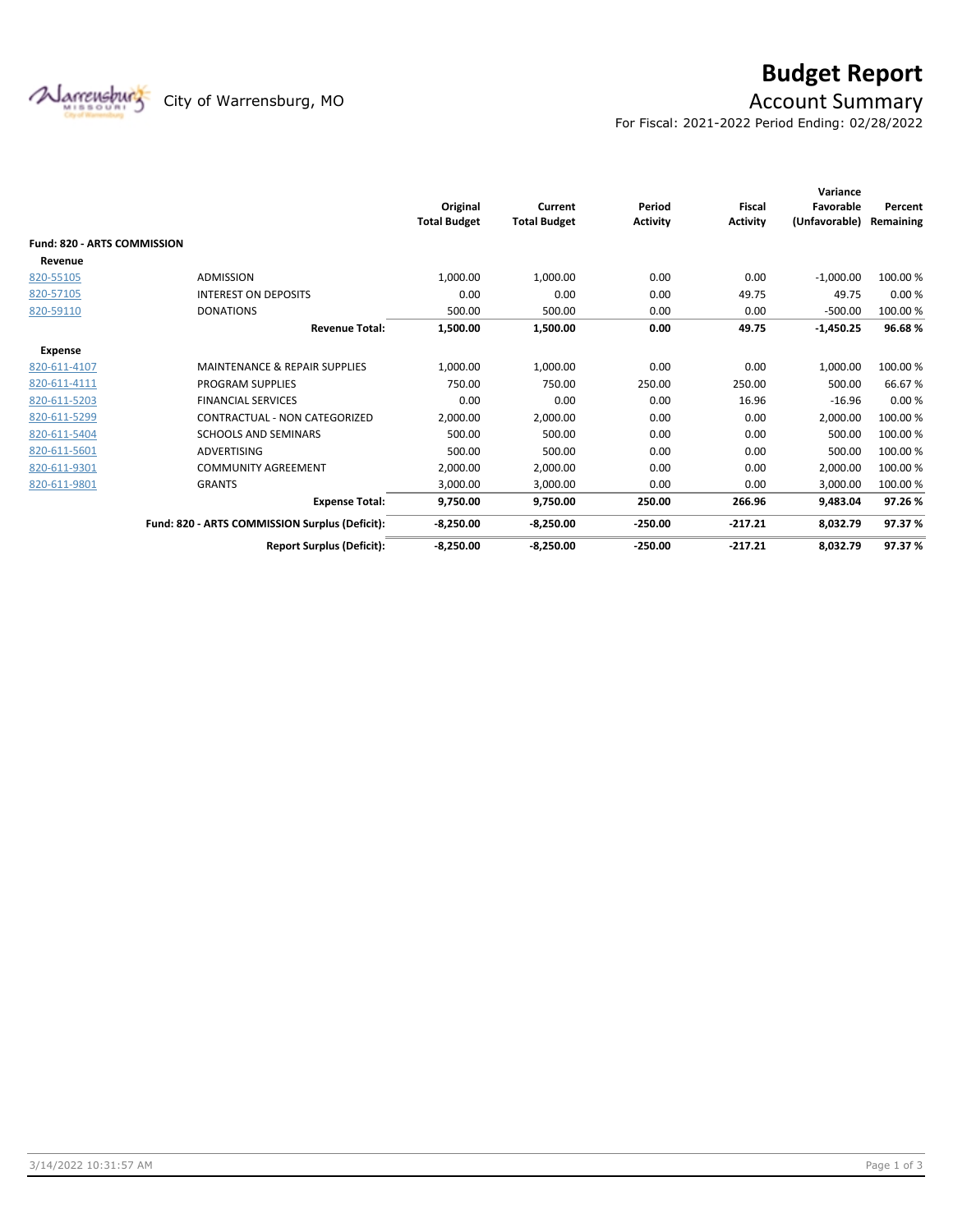### **Group Summary**

| <b>Account Typ</b>                 |                                                | Original<br><b>Total Budget</b> | Current<br><b>Total Budget</b> | Period<br><b>Activity</b> | <b>Fiscal</b><br><b>Activity</b> | Variance<br>Favorable<br>(Unfavorable) | Percent<br>Remaining |
|------------------------------------|------------------------------------------------|---------------------------------|--------------------------------|---------------------------|----------------------------------|----------------------------------------|----------------------|
| <b>Fund: 820 - ARTS COMMISSION</b> |                                                |                                 |                                |                           |                                  |                                        |                      |
| Revenue                            |                                                | 1,500.00                        | 1,500.00                       | 0.00                      | 49.75                            | $-1,450.25$                            | 96.68%               |
| Expense                            |                                                | 9,750.00                        | 9.750.00                       | 250.00                    | 266.96                           | 9.483.04                               | 97.26 %              |
|                                    | Fund: 820 - ARTS COMMISSION Surplus (Deficit): | $-8.250.00$                     | $-8.250.00$                    | $-250.00$                 | $-217.21$                        | 8.032.79                               | 97.37 %              |
|                                    | <b>Report Surplus (Deficit):</b>               | $-8.250.00$                     | $-8.250.00$                    | $-250.00$                 | -217.21                          | 8,032.79                               | 97.37 %              |